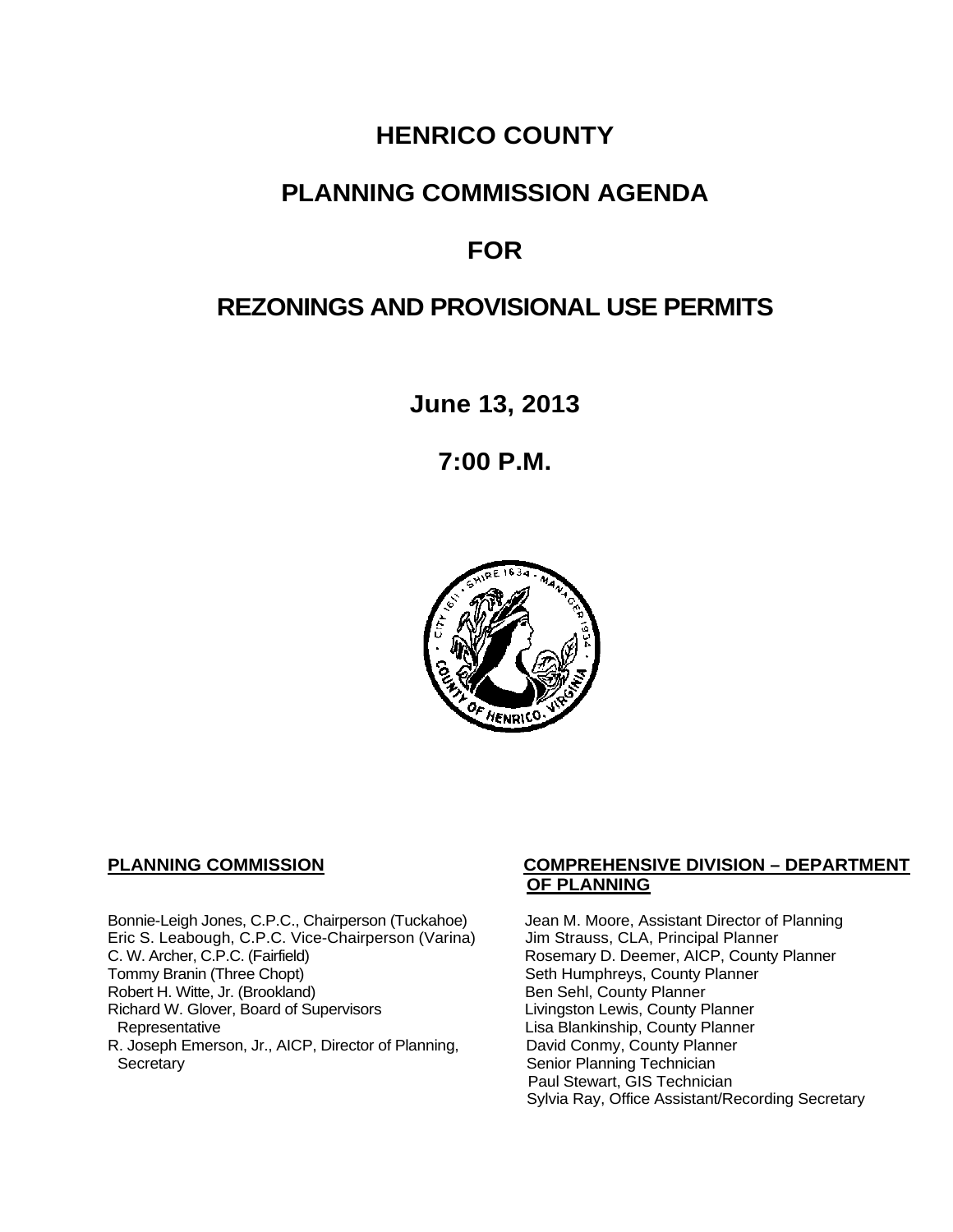#### **PLANNING COMMISSION REZONING MEETING FINAL AGENDA JUNE 13, 2013**

**BEGINNING AT 7:00 P.M.**

**WELCOME:**

**PLEDGE OF ALLEGIANCE:**

**RECOGNITION OF NEWS MEDIA:**

**CALL TO ORDER:**

**REQUESTS FOR WITHDRAWALS AND DEFERRALS: (0); (1)**

**REQUESTS FOR EXPEDITED ITEMS: (0)**

**CASES TO BE HEARD: (3)**

## **THREE CHOPT: PLAN OF DEVELOPMENT (Deferred from the May 22, 2013 Meeting)**

POD2013-00110 Hickory Place – 5412 Twin Hickory Road **Bay Companies, Inc. for David A. Turner, Trustee and Eagle Construction of Virginia, LLC:** Request for approval of a plan of development, as required by Chapter 24, Section 24-106 of the Henrico County Code, to construct 30, 2-story and 3-story, residential townhomes for sale. The 5.21-acre site is located on the south line of Twin Hickory Road, approximately 800 feet east of Nuckols Road, on parcel 747-773-6860. The zoning is RTHC, Residential Townhouse District (Conditional). County water and sewer. **(Three Chopt)**

The Planning Commission on May 22, 2013 deferred this plan of development at the applicant's request to the June 13, 2013 Planning Commission meeting.

The Planning Commission previously approved a conditional subdivision plat authorizing 30 townhomes for sale on this site at their April 24, 2013 meeting. At their May 9, 2013 meeting the Planning Commission heard a request for proposed proffer amendments associated with zoning case C-07C-07 and recommended approval of the revised proffers to the Board of Supervisors.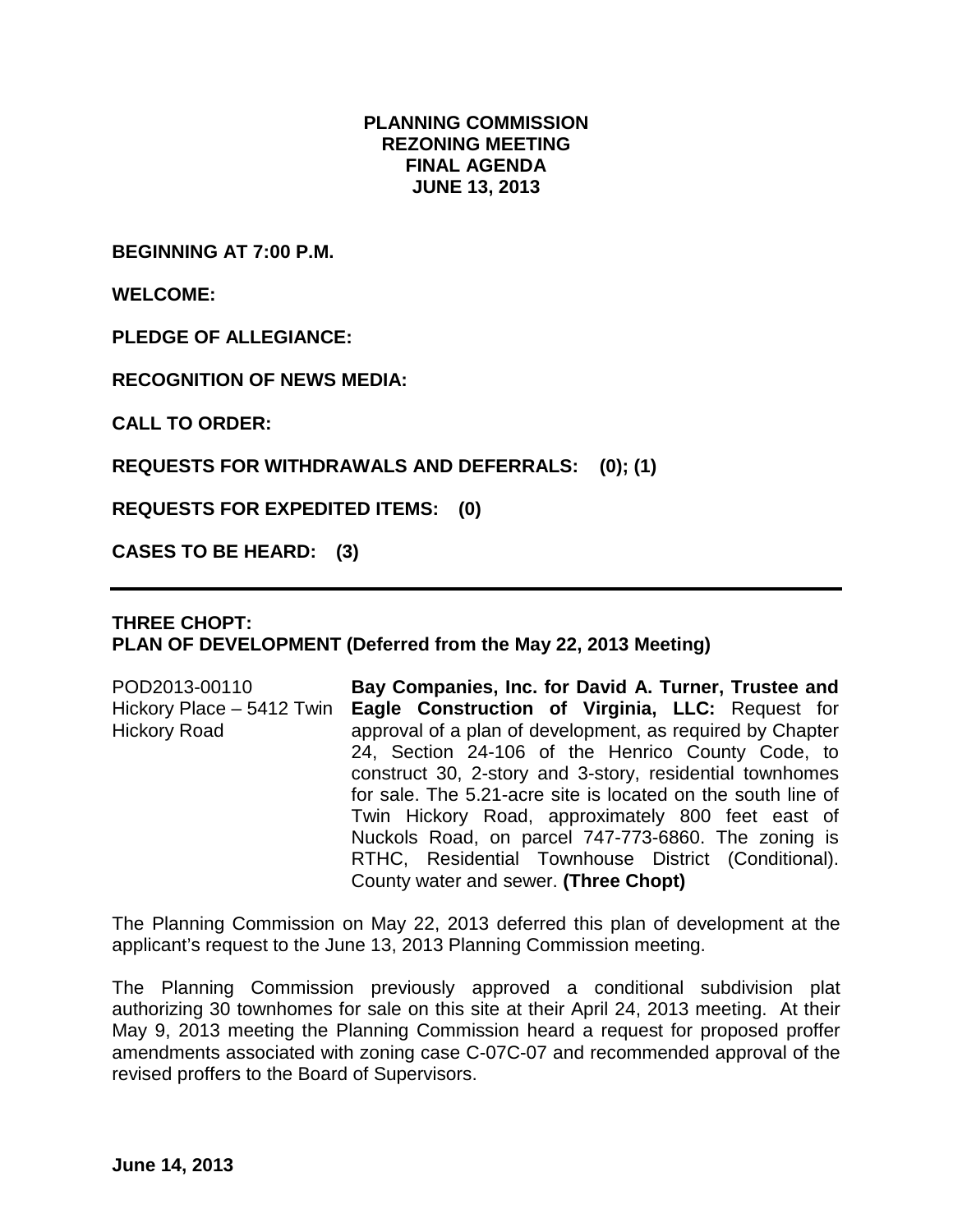The amended proffers were approved by the Board of Supervisors at their June 11, 2013 Meeting. The proffer amendments do not impact the site plan layout. The revised proffers prohibit chain-link and wood fences in addition to allowing use of additional exterior architectural materials on the site. The architectural plans submitted with the plan of development are consistent with the plans submitted for the proffer amendment.

Additionally since the last Planning Commission meeting staff has received a revised plan which eliminates the northern entrance previously shown on the conditional plat. The review of the revised plan by all agencies has been completed, and layout issues have been resolved. The plan has been annotated to require the details for the fencing to be revised with the construction plans to eliminate the wood fence.

Staff recommends approval of the revised plan of development subject to the annotations on the plans, the standard conditions for developments of this type, and the following additional conditions:

- 29. The subdivision plat for Hickory Place, Section 1 shall be recorded before any building permits are issued.
- 30. The right-of-way for widening of Twin Hickory Road as shown on approved plans shall be dedicated to the County prior to any occupancy permits being issued. The right-of-way dedication plat and any other required information shall be submitted to the County Real Property Agent at least sixty (60) days prior to requesting occupancy permits.
- 31. A concrete sidewalk meeting County standards shall be provided along the south side of Twin Hickory Road.
- 32. Outside storage shall not be permitted.
- 33. The proffers approved as a part of zoning cases C-07C-07 and REZ2013-00008 shall be incorporated in this approval.
- 34. Approval of the construction plans by the Department of Public Works does not establish the curb and gutter elevations along the Henrico County maintained right-of-way. The elevations will be set by Henrico County.
- 35. The owners shall not begin clearing of the site until the following conditions have been met:
	- (a) The site engineer shall conspicuously illustrate on the plan of development or subdivision construction plan and the Erosion and Sediment Control Plan, the limits of the areas to be cleared and the methods of protecting the required buffer areas. The location of utility lines, drainage structures and easements shall be shown.
	- (b) After the Erosion and Sediment Control Plan has been approved but prior to any clearing or grading operations of the site, the owner shall have the limits of clearing delineated with approved methods such as flagging, silt fencing or temporary fencing.
	- (c) The site engineer shall certify in writing to the owner that the limits of clearing have been staked in accordance with the approved plans. A copy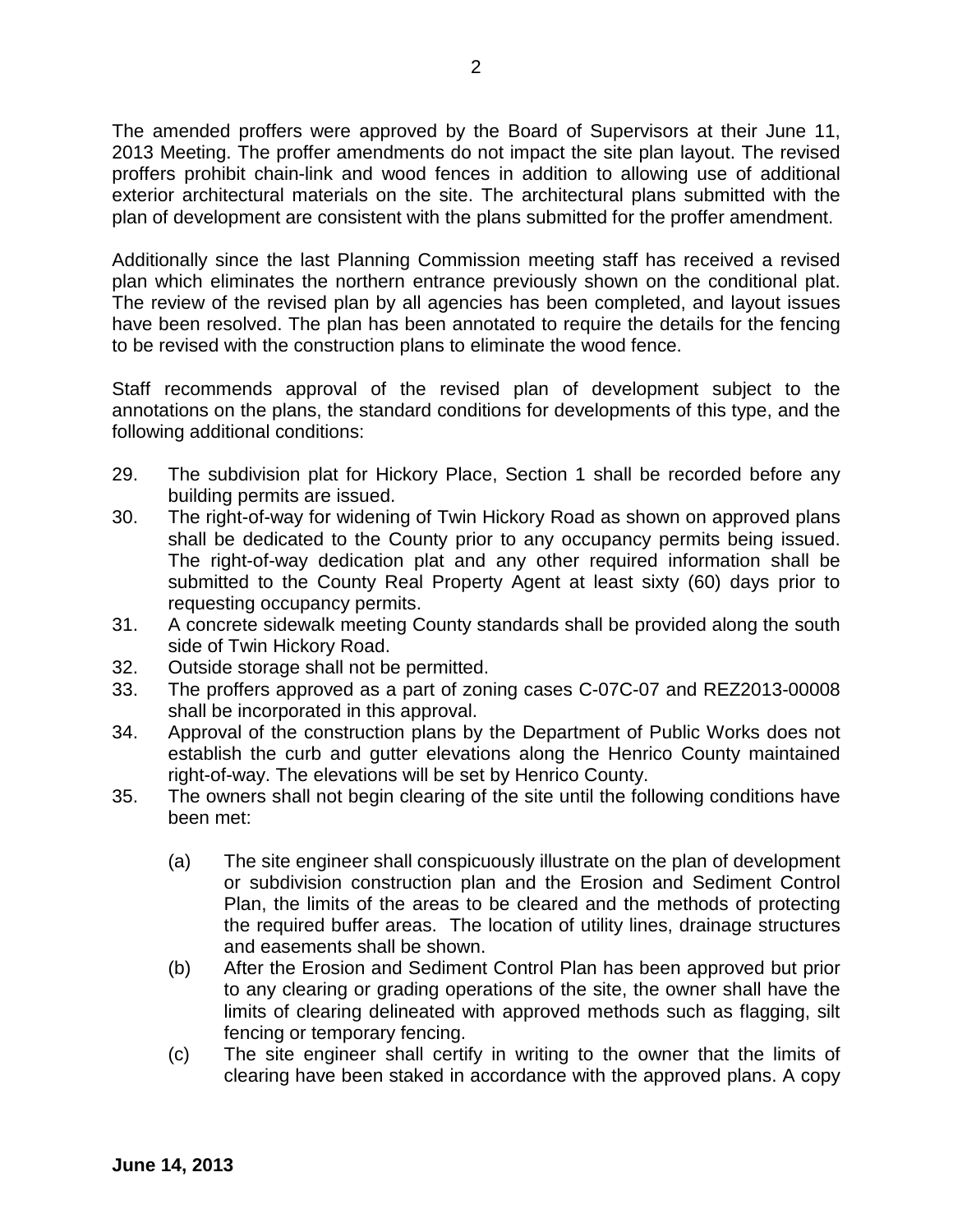of this letter shall be sent to the Department of Planning and the Department of Public Works.

- (d) The owner shall be responsible for the protection of the buffer areas and for replanting and/or supplemental planting and other necessary improvements to the buffer as may be appropriate or required to correct problems. The details shall be included on the landscape plans for approval.
- 36. The location of all existing and proposed utility and mechanical equipment (including HVAC units, electric meters, junctions and accessory boxes, transformers, and generators) shall be identified on the landscape plan. All building mounted equipment shall be painted to match the building, and all equipment shall be screened by such measures as determined appropriate by the Director of Planning or the Planning Commission at the time of plan approval.
- 37. The unit house number shall be visible from the parking areas and drives.
- 38. The names of streets, drives, courts and parking areas shall be approved by the Richmond Regional Planning District Commission and Director of Planning, and such names shall be included on the construction plans prior to their approval. The standard street name signs shall be installed prior to any occupancy permit approval.
- 39. Provide evidence (copies of certified letters) to the Directors of Planning and Public Works that adjacent property owners have been notified that work will be conducted in the off-site drainage easement located on their property prior to approval of construction plans. **Staff – Matt Ward**

## **Approved**

## **TUCKAHOE:**

None.

## **BROOKLAND:**

## *(Deferred from the May 9, 2013 Meeting)*

**REZ2013-00007 Harry Snipes:** Request to conditionally rezone from A-1 Agricultural District to R-3C One-Family Residence District (Conditional) on part of Parcels 755-769-7664 and 755-769-3074 containing 11.16 acres located between the west line of Springfield Road at its intersection with Jacobs Creek Drive and the eastern terminus of Kimbermere Court. The applicant proposes a single-family residential development. The R-3C District allows a minimum of 11,000 square feet and a maximum density of 3.96 units per acre. The use will be controlled by zoning ordinance regulations and proffered conditions. The 2026 Comprehensive Plan recommends Suburban Residential 2, density should not exceed 3.4 units per acre. **Staff – Seth Humphreys**

## **Recommended for Approval**

**PUP2013-00007 Gloria L. Freye for Federal Realty Investment Trust:** Request for a Provisional Use Permit under Sections 24.58.2(d), 24-120 and 24-122.1 of Chapter